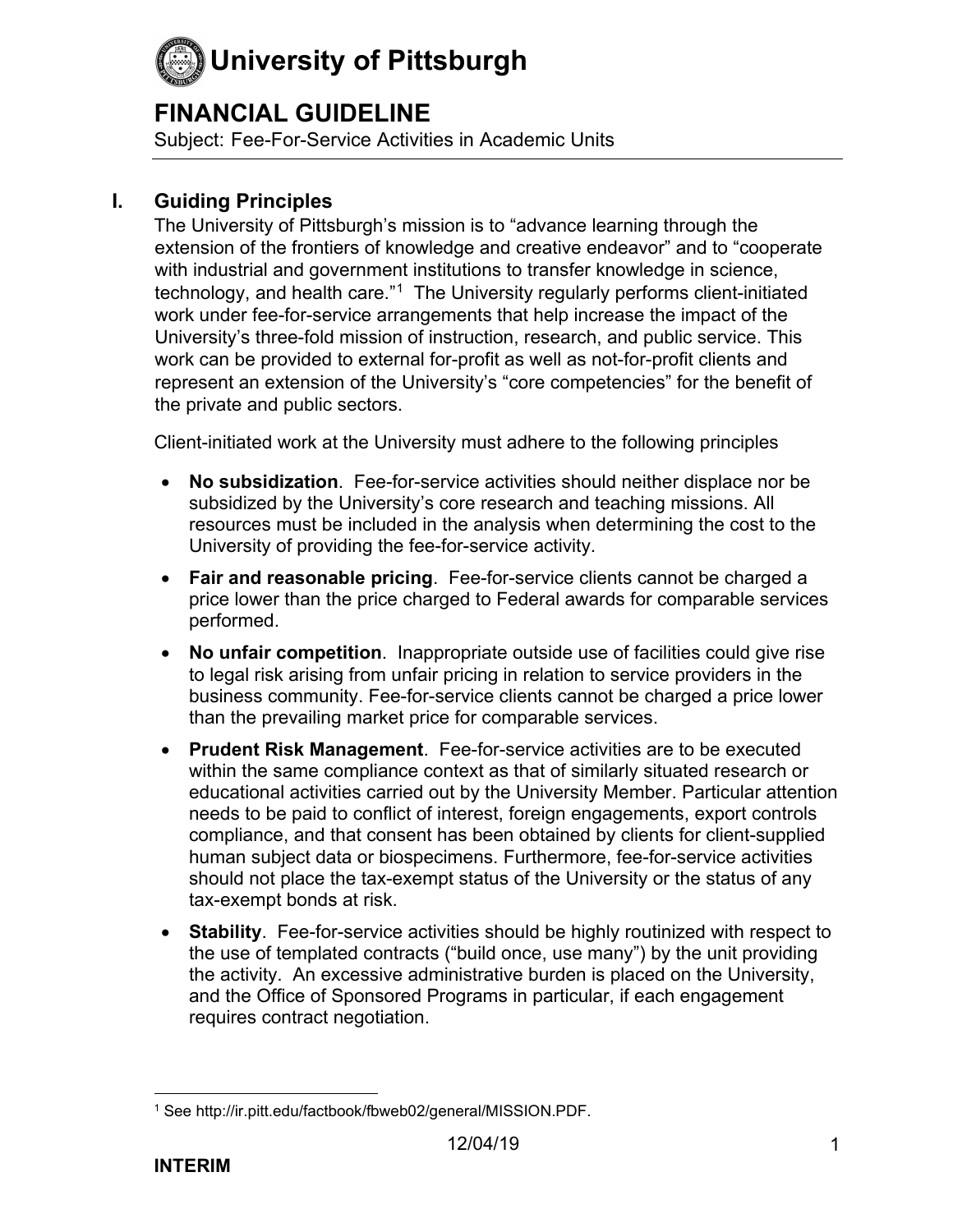## **FINANCIAL GUIDELINE**

Subject: Fee-For-Service Activities in Academic Units

The Office of the Senior Vice Chancellor for Research is responsible for overseeing the implementation of this Guideline and its associated procedures.

#### **II. Definitions**

- *Human Anatomical Material* includes human cadavers, cadaveric tissue and decedent medical records falling within the responsibility of the Committee for Oversight of Research and Clinical Training Involving Decedents (CORID).
- *Human Biological Material* include, but are not limited to, tissue, organs, blood, plasma, serum, DNA, RNA, proteins, cells, urine and other body fluids. (Note: this definition does not include immortalized cell lines).
- *Scope of Work document* outlines a description of all services to be provided, any acceptance criteria, all key personnel, any client-supplied equipment or materials, the effective date of services to be performed, and the detail of any deadline/milestone requirements. Any requirement for the University to protect the client's confidential information should be disclosed.
- *University Member* refers to faculty, staff, students, fellows, trainees, and interns employed by the University.

#### **III. Scope of Fee-for-Service Work**

The Fee-for-Service contract is appropriate where the deliverable requested by the client is generated by University Members using practical applications of generallyaccepted procedures, established theories, well-understood methods, or standard experiments, subject to the following limitations:

- *Creative Works*. Fee-for-service is not appropriate for investigator-initiated work. Neither is fee-for-service appropriate for cases where the deliverable requested by the client requires novel, original contributions on the part of University Members. Examples include the discovery and interpretation of facts, revision of accepted theories in light of new facts, development of new analytical and experimental protocols, or practical applications of such new theories, analysis, data gathering and experiments. The pathway to discovery and the creativity of new ideas is in the hands of a principal investigator and other University employees and usually starts as a proposal outlining a promising area of inquiry. Work of this type is classified as sponsored research.
- *Human Anatomical Material*. Fee-for-service is not appropriate for work involving human anatomical material held in the Pitt Biorepository or obtained by Pitt through the Humanity Gifts Registry. All such requests should be directed to the Office for Oversight of Anatomic Specimens at [http://ooas.pitt.edu/.](http://ooas.pitt.edu/)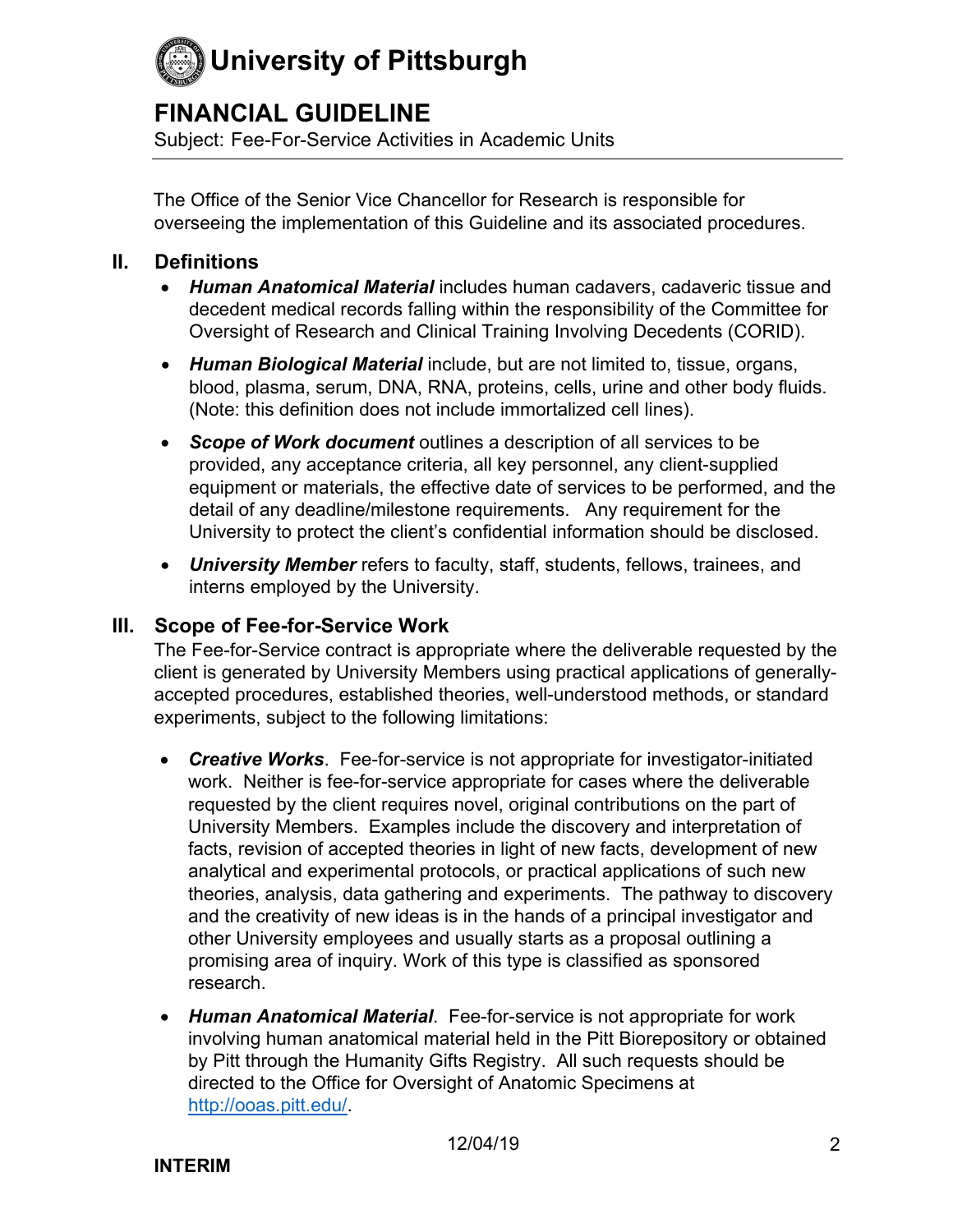## **FINANCIAL GUIDELINE**

Subject: Fee-For-Service Activities in Academic Units

- *Commercialization*. Fee-for-service is not appropriate for cases where the client wants to commercialize Pitt technology, intellectual property (whether existing or created during the fee-for-service work), or copyrighted material. Requests to license or spin out Pitt technology should be directed to the Innovation Institute at [https://www.innovation.pitt.edu/.](https://www.innovation.pitt.edu/)
- *Public Sector Clients*. Fee-for-service is not the appropriate mechanism contracting with the Federal government or other public sector clients.

The scope of Fee-for-Service work, which may be revised based on discussions with University Members, is generally initiated by clients rather than the result of responses on the part of University investigators to widely-circulated requests for proposals. Four major categories of fee-for-service work are defined below. Proposed work falling outside these categories will be evaluated on a case-bycase basis.

#### **A.) Services**

University Members provide a service in response to a scope of work initiated and defined by the external client. Examples include, but are not limited to, the physical, chemical, molecular, or functional analysis of client-supplied samples (laboratory services); advanced product testing, which excludes clinical trials; printing (2D or 3D) or other fabrication of a client-supplied design; or specialized equipment repair. In all cases, University Members do not participate in the creation of the idea or concept on which the fee-for-service work is based.

- University Members seeking approval of agreements involving the incoming receipt of human biological materials should consult with the IRB Office for assistance in ensuring that the client sending the samples has the appropriate subject consents and originating-institution IRB approvals in place to cover the draft scope of work. The IRB Office consultations may be initiated via email [\(askirb@pitt.edu\)](mailto:askirb@pitt.edu) or phone (412-383-1480).
- Any incoming Material Transfer Agreements (MTA), when required by the client, must be routed to the Office of Sponsored Programs (OSP) for review and signature. Once signed, they must be included as an attachment to the Fee-for-Service contract.
- Fee-for-service work that will rely upon Pitt-developed and Pitt-hosted software applications may require an End User License Agreement (EULA) as the contractual vehicle with the individual users of that application. A copy of the EULA should be included in the fee-for-service package for work requiring a user-facing software application.
- Fee-for-service work is not appropriate for engagements that require substantial collaboration between the client and University Members in the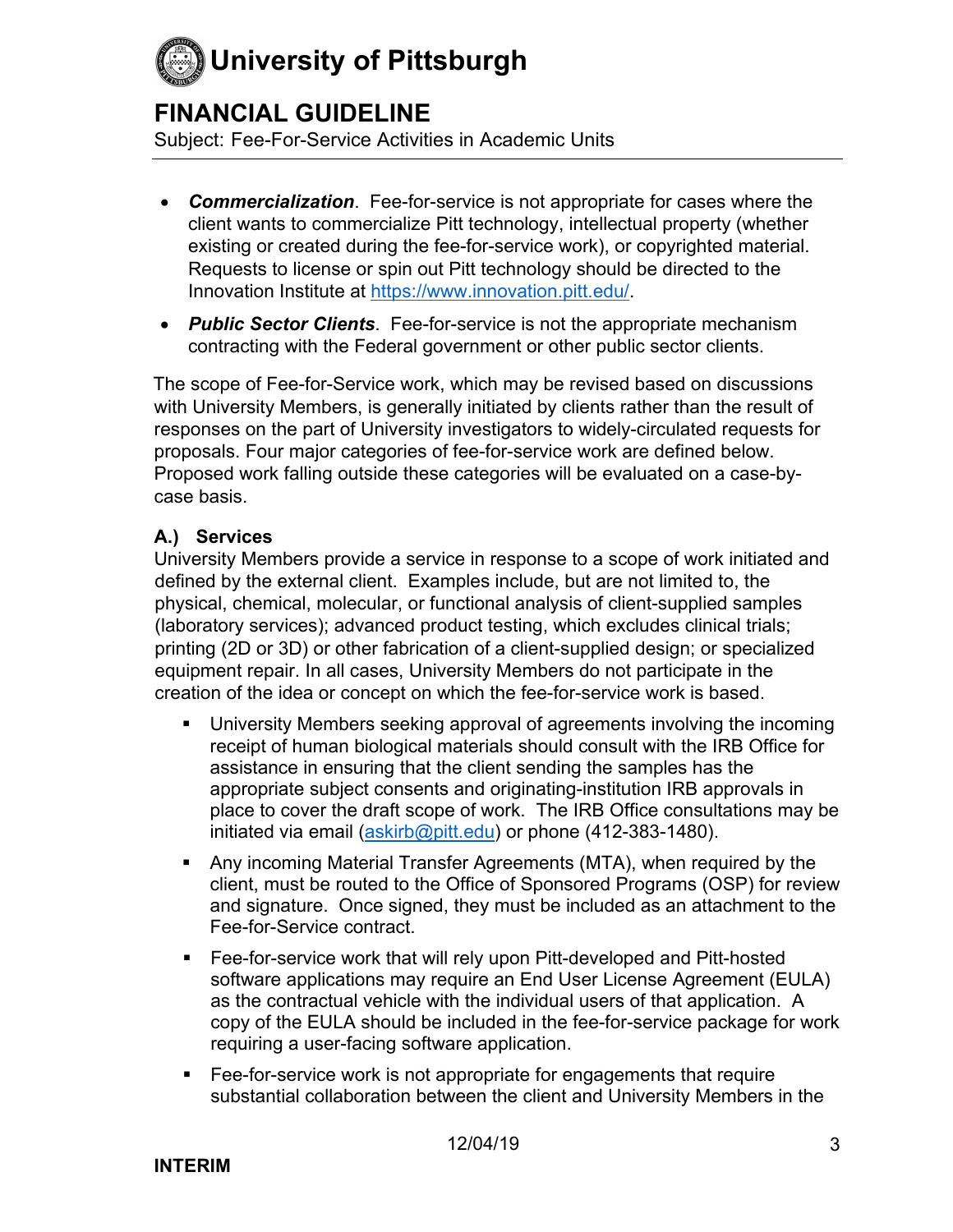

## **FINANCIAL GUIDELINE**

Subject: Fee-For-Service Activities in Academic Units

design and performance of creative new works or discoveries. These types of activities are sponsored research.

#### **B.) Use of Equipment or Labs**

University Members provide access to equipment, laboratory space or both to a client who will use those assets on a non-exclusive basis, subject to the supervision of a university employee where the University Member is not participating in the enhancement or advancement of the client's idea. Examples include, but are not limited to, charging clients an hourly rate to use analytical, experimental or fabrication equipment in a University lab or core facility.

- University Members are responsible for ensuring that their external users register with the [University's Visitor Liaison,](https://visitor.pitt.edu/) complete a [Lab Use](https://visitor.pitt.edu/wp-content/uploads/2018/03/Laboratory-Addendum-3-2018.docx)  [Addendum,](https://visitor.pitt.edu/wp-content/uploads/2018/03/Laboratory-Addendum-3-2018.docx) and complete all applicable Employee Health and Safety (EH&S) training. [2](#page-3-0) The Office of Risk Management, Insurance & Workers' Compensation requires external users who will be physically utilizing the University's facilities to formally acknowledge Pitt's non-liability in case of any accident while they are working on campus.
- Fee-for-service agreements proposing use of the animal care facilities under the control of the Division of Laboratory Animal Resources will not be approved.
- Fee-for-service agreements are not appropriate for renting or licensing use of Pitt real estate to spin out companies or other external parties, although a real estate license may contain an fee-for-service addendum defining agreed upon fee-for-service arrangements.

#### **C.) Product**

University Members provide a copy of information, documents, technology, deliverables, work product, or other materials produced through Pitt's prior research activity for the client's non-commercial, non-research use.

- Fee-for-service agreements must be consistent with any requirements or limitations imposed by the agency or organization that funded the original sponsored research activity at Pitt.
- Fee-for-service agreements are not appropriate for the provision of a first-ofa-kind or early prototype of a technology or other work product which still involves substantial creative design work that generates intellectual property on the part of University Members. These types of activities are sponsored research.
- Fee-for-service agreements are not appropriate for the transfer of tangible research materials such as research reagents, cell lines, chemical

<span id="page-3-0"></span><sup>2</sup> <http://www.ehs.pitt.edu/workplace/training.html>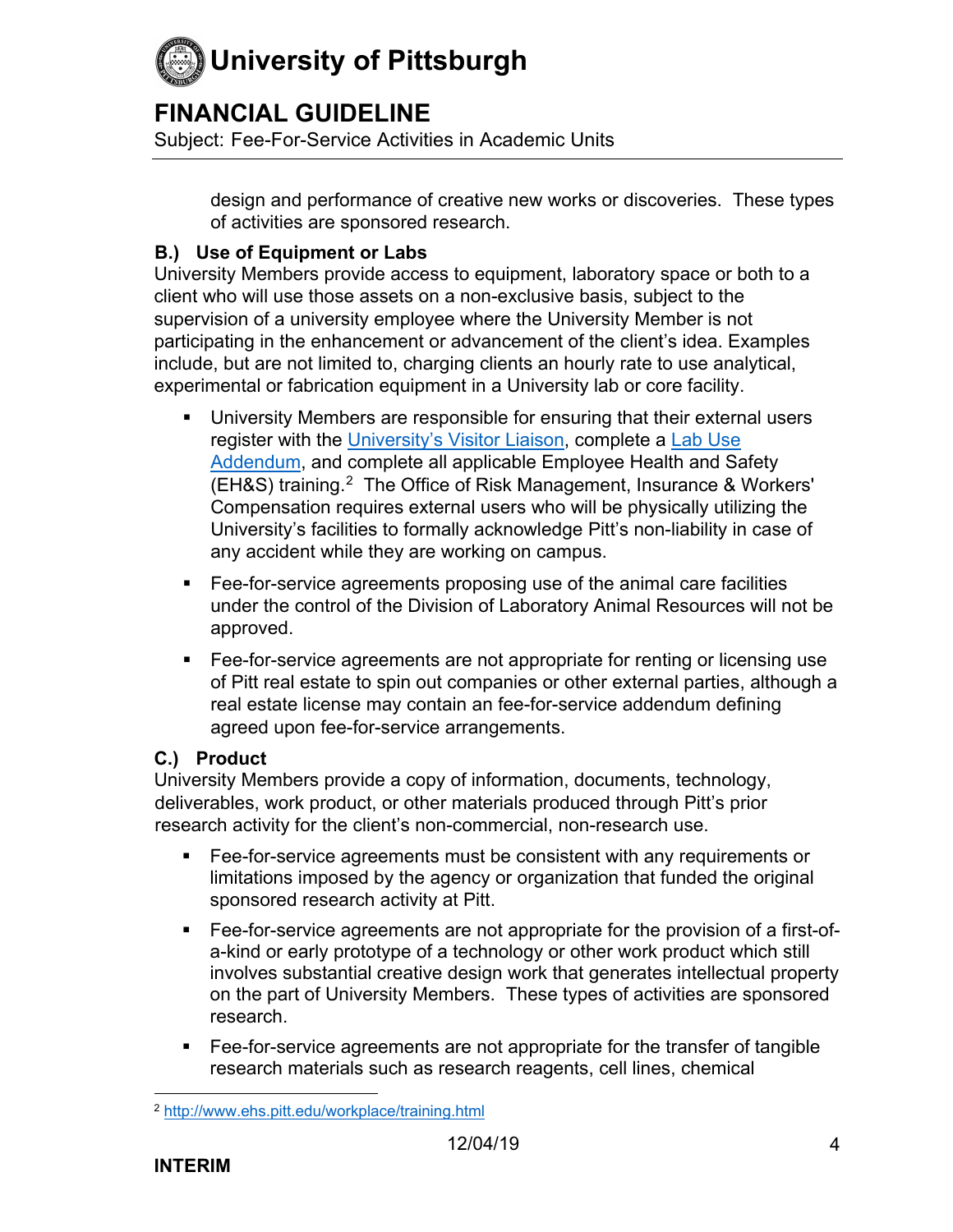

### **FINANCIAL GUIDELINE**

Subject: Fee-For-Service Activities in Academic Units

compounds, physical hardware or other material to the external client *when the recipient intends to use it for their own research purposes*. Outgoing MTAs should be used with academic, government, non-profit, or industry partners to ensure the University's rights and any legal obligations to third parties for the material are preserved, including rights in any progeny or derivatives of the transferred materials.

- Fee-for-service agreements are not appropriate for the outgoing transfer of live research animals or human biological materials, regardless of the recipient's use case. Those transfers must use an MTA and may require other documentation.
- **Fee-for-service agreements are not appropriate for use with an industry** partner seeking the right to commercialize (use, develop, market and sell) existing Pitt technology or copyrighted materials in the marketplace. The Innovation Institute will negotiate licensing agreements for Pitt-owned IP, including Pitt-owned software.

#### **D.) Evaluation, Assessment, and Training**

University Members provide evaluation, assessment, training or other organized, unit-based consulting services. Clients will receive a license to use any customized information products derived from Pitt's existing copyrighted materials for their internal use. Clients may also receive a license permitting broad, non-commercial dissemination of any such materials. All such materials should be clearly marked with a University of Pittsburgh copyright and the sponsorship of the client acknowledged.

- Fee-for-service agreements are not appropriate for an individual faculty member's independent consulting engagements, unless the revenue will accrue to the benefit of the University.
- University Members within the Health Sciences Division should consult with the Associate Vice Chancellor for Industry Relations and Continuing Education, Health Sciences to determine whether the proposed activities should be offered through the joint Pitt/UPMC Center for Continuing Education in the Health Sciences [\(CCEHS\)](https://cce.upmc.com/).
- Surgical training: For all surgical training activities that involve live vertebrate animals, a signed IACUC approval letter must be furnished to OSP prior to approval and commencement of work.
	- Fee-for-service surgical trainings may not involve non-human primates or companion animals.
	- All visitors who enter animal research facilities must abide by the Visitors to Animal Research Facilities Standard Operating Procedure (ES&H 05-025):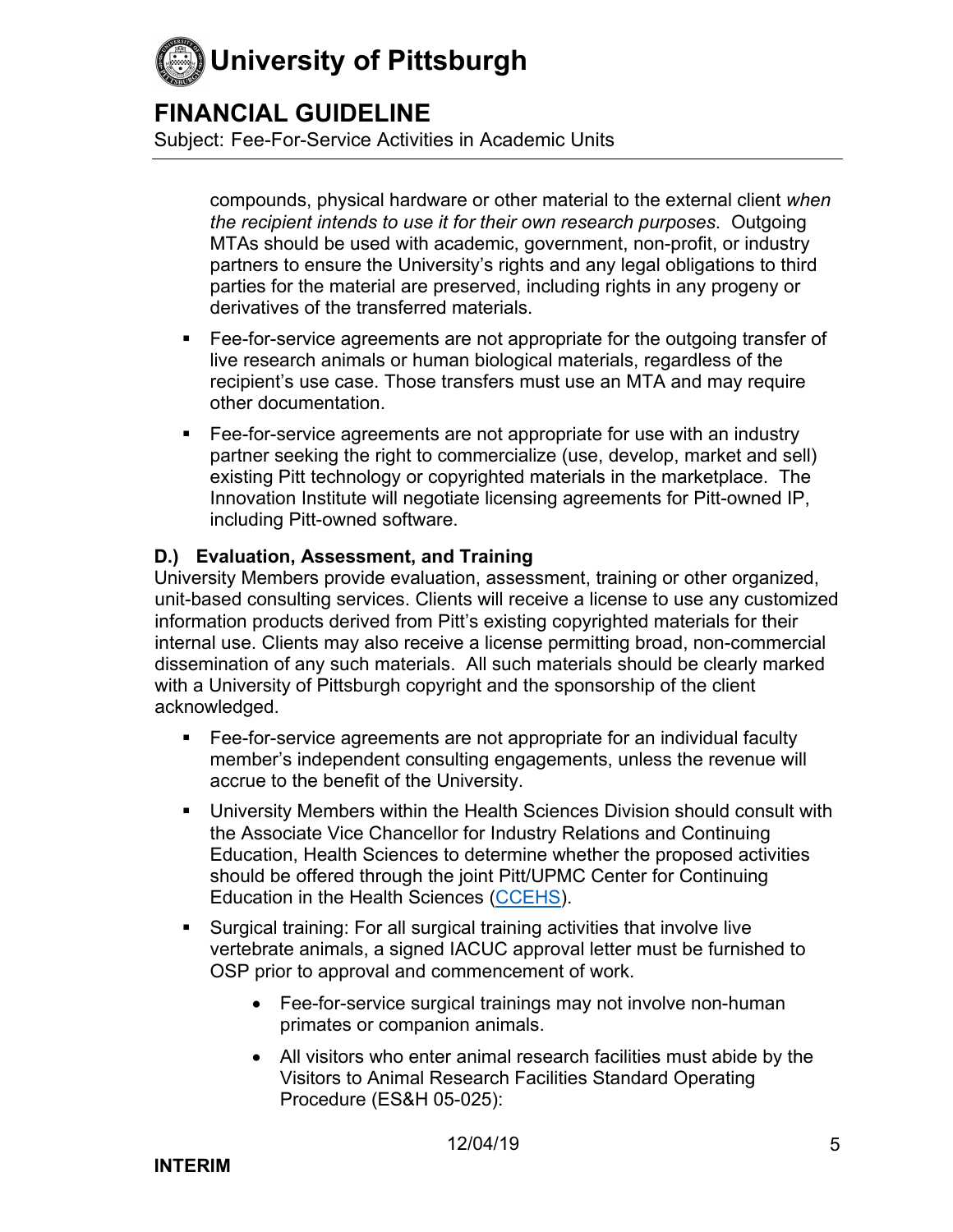

## **FINANCIAL GUIDELINE**

Subject: Fee-For-Service Activities in Academic Units

<https://www.ehs.pitt.edu/section-v-biosafety>

#### **IV. Governance**

The Senior Vice Chancellor for Research may appoint, at his or her discretion, a committee to conduct this review these Guidelines. Any substantive changes to these Guidelines recommended by the committee must be presented to the Senior Vice Chancellor for Research for approval.

#### **V. Contact Information/Public Accessibility**

These Guidelines are posted on the following website: [http://www.cfo.pitt.edu](http://www.cfo.pitt.edu/)

University Members are encouraged to contact OSP for assistance with understanding their obligations related to compliance with this Guideline.

#### **VI. Appendix – Related Authorities and Policies**

- Outside Employment 02-06-01 [\(http://www.cfo.pitt.edu/policies/policy/02/02-](http://www.cfo.pitt.edu/policies/policy/02/02-06-01.html) [06-01.html\)](http://www.cfo.pitt.edu/policies/policy/02/02-06-01.html).
- Conflict of Interest for Designated Administrators and Staff 07-05-02 [\(http://www.cfo.pitt.edu/policies/policy/07/07-05-02.html\)](http://www.cfo.pitt.edu/policies/policy/07/07-05-02.html).
- Conflict of Interest for University of Pittsburgh Employees 07-05-03 [\(http://www.cfo.pitt.edu/policies/policy/07/07-05-03.html\)](http://www.cfo.pitt.edu/policies/policy/07/07-05-03.html).
- Responsibilities of Sponsored Research Investigators 11-01-02 [\(http://www.cfo.pitt.edu/policies/policy/11/11-01-02.html\)](http://www.cfo.pitt.edu/policies/policy/11/11-01-02.html).
- Conflict of Interest Policy for Research 11-01-03 [\(https://www.policy.pitt.edu/conflict-interest-policy-research-11-01-03\)](https://www.policy.pitt.edu/conflict-interest-policy-research-11-01-03).
- Organization Conflict of Interest 11-01-08 [\(http://cfo.pitt.edu/policies/documents/policy11-01-08web.pdf\)](http://cfo.pitt.edu/policies/documents/policy11-01-08web.pdf).
- Academic Visitors: For Visitors [\(https://visitor.pitt.edu/for-visitors/\)](https://visitor.pitt.edu/for-visitors/).
- Industry Relationships Policy ("Policy on Conflicts of Interest and Interactions between Representatives of Certain Industries and Faculty, Staff and Students of the School of the Health Sciences and Personnel Employed by UPMC at all Domestic Locations") [\(https://www.coi.pitt.edu/sites/default/files/documents/regulations](https://www.coi.pitt.edu/sites/default/files/documents/regulations-policies/Industry-Relationships-Policy-Pitt.pdf)[policies/Industry-Relationships-Policy-Pitt.pdf\)](https://www.coi.pitt.edu/sites/default/files/documents/regulations-policies/Industry-Relationships-Policy-Pitt.pdf).
- Guidelines on Sponsored Projects and Gifts University's Financial Guideline [\(https://www.cfo.pitt.edu/policies/guideline/sponsored\\_projects\\_vs\\_gifts.pdf\)](https://www.cfo.pitt.edu/policies/guideline/sponsored_projects_vs_gifts.pdf).